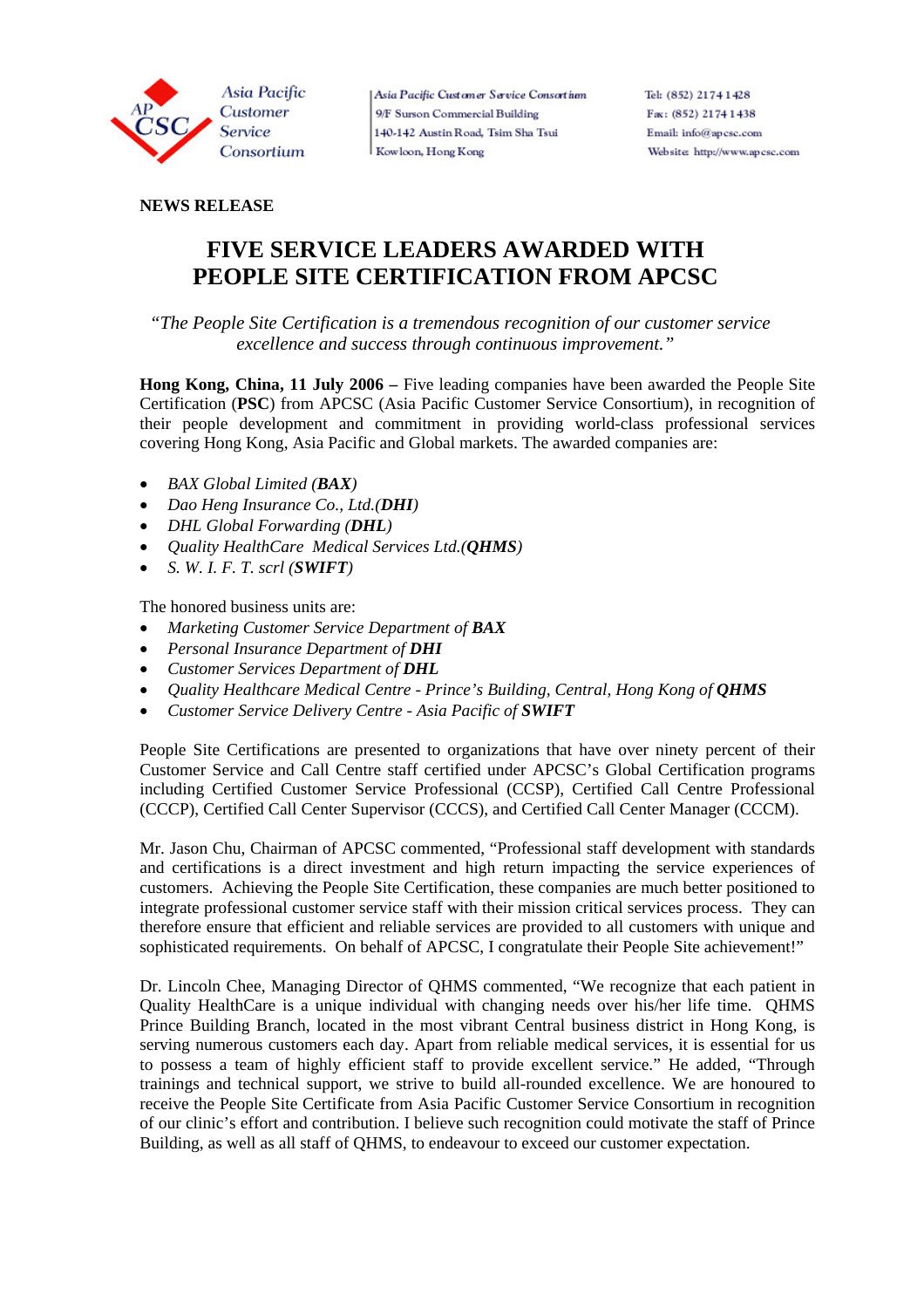Ms Macy Lim, Senior Manager, Personal Insurance of Dao Heng Insurance Co., Ltd said, "Following to previous achievement, we are extremely honoured to receive the People Site Certification again. Our experience told us that good training is a necessity to service excellence and hence business excellence. We focus on people development and consider trainings an essential part in staff orientation and retention program. This renewal is a proven recognition for our continuous devotion. We looking forward to renewing this Certificate again and would maintain over 90% of our staff is certified under the standard."

Mr. Kevin Lodge, Head of Customer Services Asia Pacific of S.W.I.F.T. scrl said, "As part of our customer service staff orientation program all of our new recruits join one of the APCSC certified professional programs. We consider this training to be an important initial step in ensuring that team members understand the basic functions and skill requirements of a customer service organisation. We are honoured to receive this People Site Certification (PSC)".

Mr. C.T. Kwok, Head of Customer Service of DHL Global Forwarding commented, "I'm glad to receive the People Site Certification from APCSC that recognizes all the endeavors put forth by my professional team members. With them DHL Global Forwarding is and will be standing out in the logistics industry."

Ms Margie Wong, Marketing & Customer Service Manager of BAX Global Limited (Hong Kong & Southern China) said, "I am really glad that my team has got a 100% pass in People Site Certification. It is not only an important achievement for the whole team, but for our corporate. This is a symbol of our passion on people-focused customer service. It is really a benchmark for excellence in customer service. Being our mission as the "Best in Class", we will keep on exercising logistics professionalism and providing high-quality services of supply-chain management."

The People Site Certification is offered free of charge and is renewed on an annual basis provided that ninety percent or more of the staff remain certified under APCSC's Global Certification program.

In addition to the People Site Certification, APCSC has also introduced new certification courses registered under the **Continuing Education Fund (CEF)** provided by **The Hong Kong Customer Service Consortium (HKCSC)** (Institution code 668) - Certificate in Professional Customer Service.

Three courses provided by HKCSC are approved by the Secretary of Education and Manpower of Hong Kong as CEF reimbursable under the business services sector, namely:

- y Certificate in Customer Service Management (CCSM) course code 21C04911-5
- y Certificate in Professional Customer Service (CPCS) course code 21C05127-6

y Certificate in Service Excellence Leadership (CSEL) course code 21C05006-7

The Continuing Education Fund (CEF) subsidizes adults with learning aspirations to pursue continuing education and training courses. Eligible applicants will be reimbursed 80% of their fees, subject to a maximum sum of HK\$10,000, on successful completion of a reimbursable course or module(s) forming part of the course. The fees for more than one reimbursable course may be reimbursed, subject to the maximum ceiling of HK\$10,000 per applicant not being exceeded. Reimbursable courses are continuing education and training courses approved by the Secretary for Education and Manpower.

For Global Certification Program, People Site Certification or press enquiries/interviews, please contact Ms. Stella Lau at +852 2174 1428. Press releases are also available by email, kindly send requests to: stella.lau@apcsc.com

## **About Asia Pacific Customer Service Consortium (www.apcsc.com)**

**APCSC PRESENTS PEOPLE SITE CERTIFICATION** *– Pg 2* APCSC is founded with the belief of that "*Excellent Customer Relationship is the only way to Sharpen your Competitive Edge!*" The goal of the Consortium is to promote service quality and customer relationship excellence in international cities across the Asia Pacific Region and to recognize and reward companies, business units, teams and individuals that have contributed to